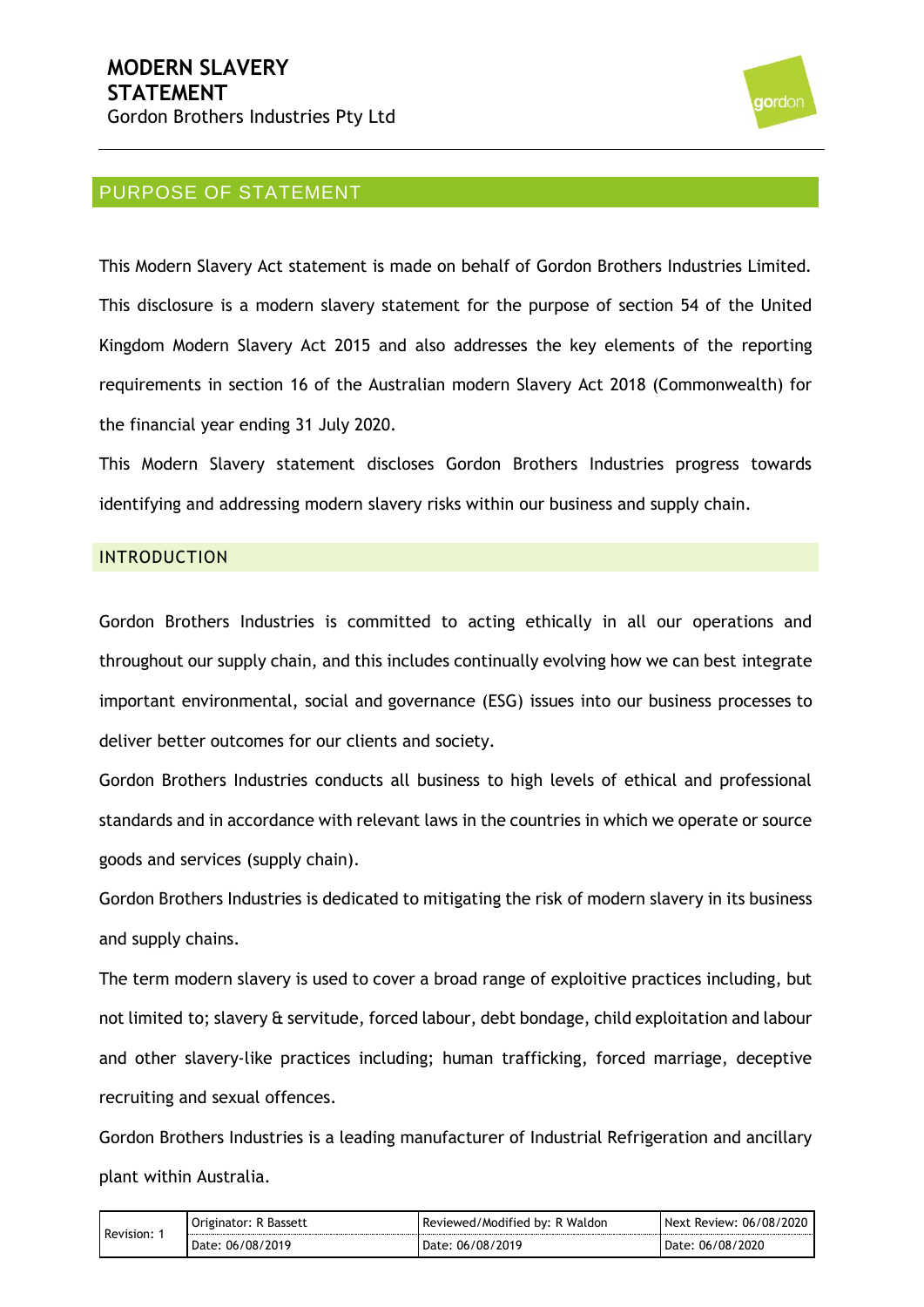

Gordon Brothers Industries firmly believes that the responsibility of addressing the risks of modern slavery extend beyond managing our supply chain. We engage with our employees, customers and our supply chain on a wide range of ESG issues, including modern slavery. Gordon Brothers Industries takes a proactive role in the broader industry to raise awareness and pursue higher standards.

These expectations are detailed and underpinned by various internal company policies, practice guidelines and statements, including but not limited to:

the Code of Ethics and Modern Slavery Policy, Corporate Social Responsibility Statement, Equal Employment Policy, Health, Safety and Environment Policy and Gordon Brothers position on Modern Slavery.

These expectations are further extended to our suppliers through the Gordon Brothers procurement practices.

#### UNDERSTANDING OUR SUPPLY CHAIN

In June 2019, Gordon Brothers established the role of a dedicated HSEQ Manager to further develop our management of HSEQ processes including risks management and mitigation. The role of the HSEQ Manager is also to identify modern slavery risk and supplier management (relating to same) across our business.

The focus is to plan, develop and implement a strategic road map of measures and controls to improve our approach to procurement and supply chain governance.

Gordon Brothers conducts a risk-based business-wide modern slavery assessment. This work engages representatives of all Gordon Brothers Industries business units and the basis of the assessment is to consider six core elements: governance oversight, supplier risk assessment processes, ongoing supplier due diligence processes, remediation processes, training, monitoring and reporting of modern slavery risks.

| Revision: | Originator: R Bassett | Reviewed/Modified by: R Waldon | Next Review: 06/08/2020 |
|-----------|-----------------------|--------------------------------|-------------------------|
|           | Date: 06/08/2019      | Date: 06/08/2019               | Date: 06/08/2020        |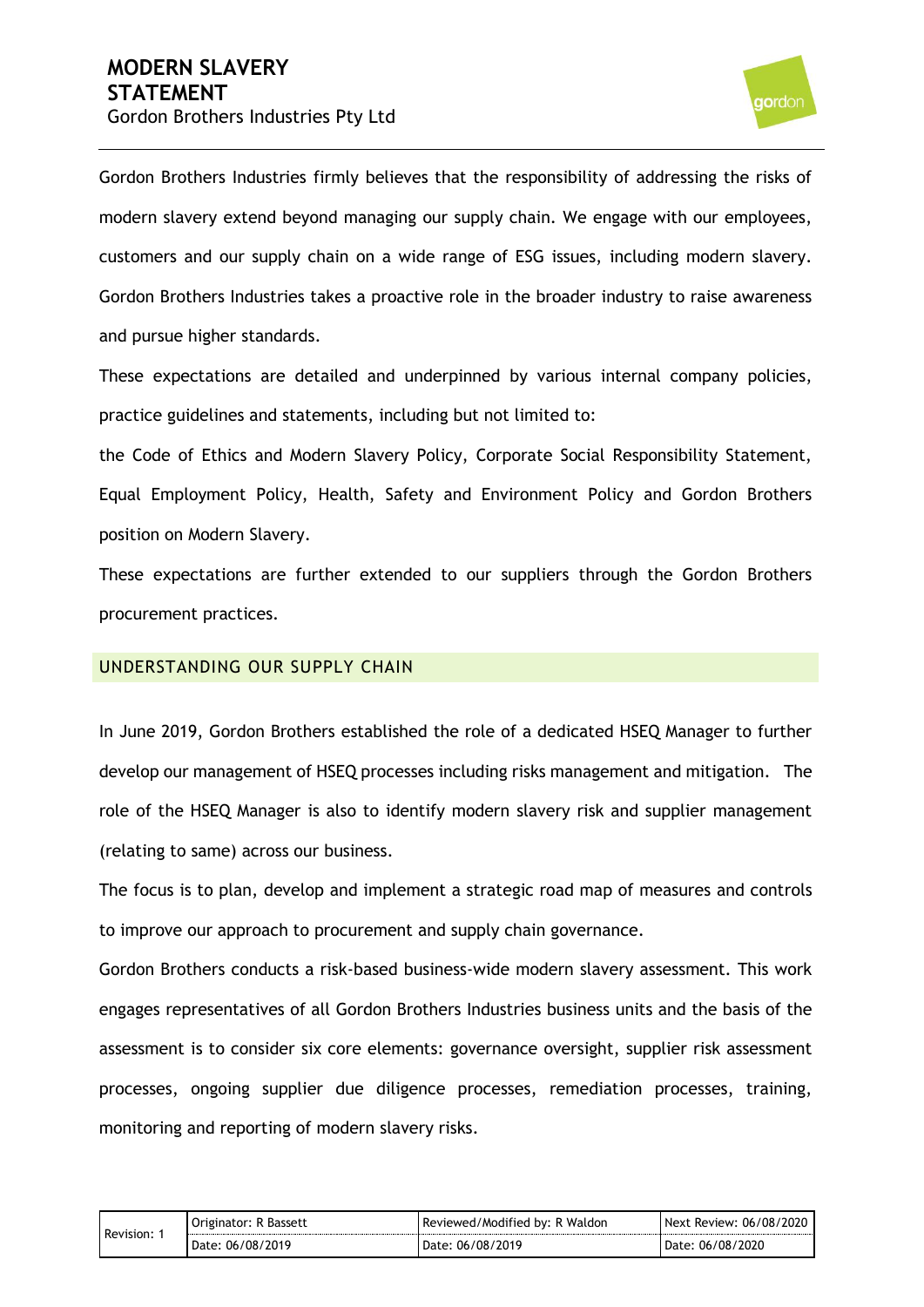

These elements are used to develop our understanding of the areas of business with potential higher exposure to modern slavery risks. Additionally, further detailed evaluations of supply chains are performed after considering the supplier's service or goods category, geographical location and spend.

The outcomes of this risk-based assessment and analysis identified specific modern slavery risks within the Gordon Brothers Industries supply chain.

The review identified the following as Gordon Brothers Industries priority actions in addressing modern slavery risks:

- Communications and training for staff about how to identify and manage those risks;
- Enhancement of existing due diligence and review processes to identify and manage first tier suppliers' risks under new and existing contracts and extending these processes to all business units;
- Development of procedures and guidelines to help staff take appropriate action where modern slavery risks are suspected or identified, including how to engage with suppliers when a concern or incident is raised; and
- Formalising governance mechanisms including allocation of responsibilities, reporting and communication, complaints and grievance mechanisms, policy updates and appropriate review of decision making and management committees.

Understanding Gordon Brothers Industries broader supply chain (tier two and onwards) is a complex process. We are intending to further build our understanding of risks among our broader supplier networks through engagement with our tier one suppliers.

# STEPS TAKEN

During the reporting period and continuing into 2020, the following steps will have been taken to improve Gordon Brothers Industries understanding of and capacity to identify and manage modern slavery risks:

| Revision: | Bassett<br>Originator:   | Reviewed/Modified by: R Waldon | 06/08/2020<br><b>Next</b><br>Review: |
|-----------|--------------------------|--------------------------------|--------------------------------------|
|           | /2019<br>06/08/<br>Date: | .06/08/2019<br>Date.           | 06/08/2020<br>Date:                  |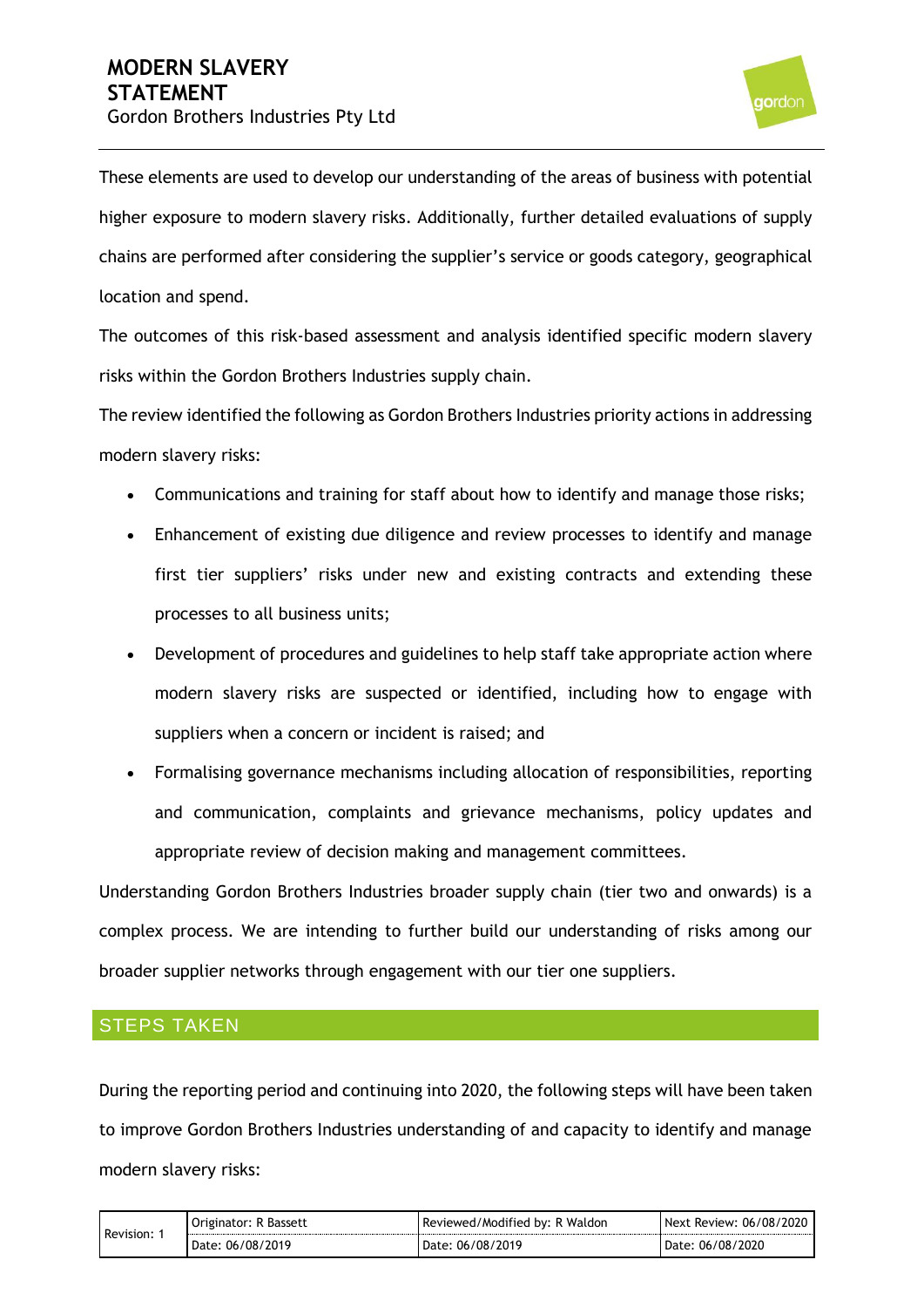

#### PROCUREMENT RISK ASSESSMENT & GUIDELINES

Guidelines will have been developed to assist employees with procurement responsibilities regarding how to assess risk when making procurement decisions, including supplier onboarding.

Likewise, a risk assessment tool and risk-based approach will have been developed for new suppliers. Due diligence processes will have been further developed to identify modern slavery risks in existing contracts and appropriately manage these risks through a regular review process and to assess the adequacy of controls in place.

#### UPDATED PROPOSAL AND CONTRACTUAL ARRANGEMENTS

Updated language specifically referring to modern slavery is being incorporated into new procurement proposal documentation and supplier contracts in priority areas of Gordon Brothers Industries. Updated contract terms seek confirmations from suppliers they are continuously taking steps to identify risks and prevent occurrence of modern slavery offences within their businesses. As part of the contract terms, suppliers are also required to notify us if they become aware of any modern slavery offences occurring in their business or own supply chains.

#### SUPPLIER CODE OF PRACTICE:

Gordon Brothers Industries, in conjunction with its business units, is developing and implementing a new "Supplier Code of Practice" detailing our policy and principle expectations of suppliers. This includes expectations that suppliers will investigate and mitigate the risk that workers may be subject to any form of modern slavery.

| Revision: | Originator: R Bassett | Reviewed/Modified by: R Waldon | Next Review: 06/08/2020 |
|-----------|-----------------------|--------------------------------|-------------------------|
|           | Date: 06/08/2019      | Date: 06/08/2019               | Date: 06/08/2020        |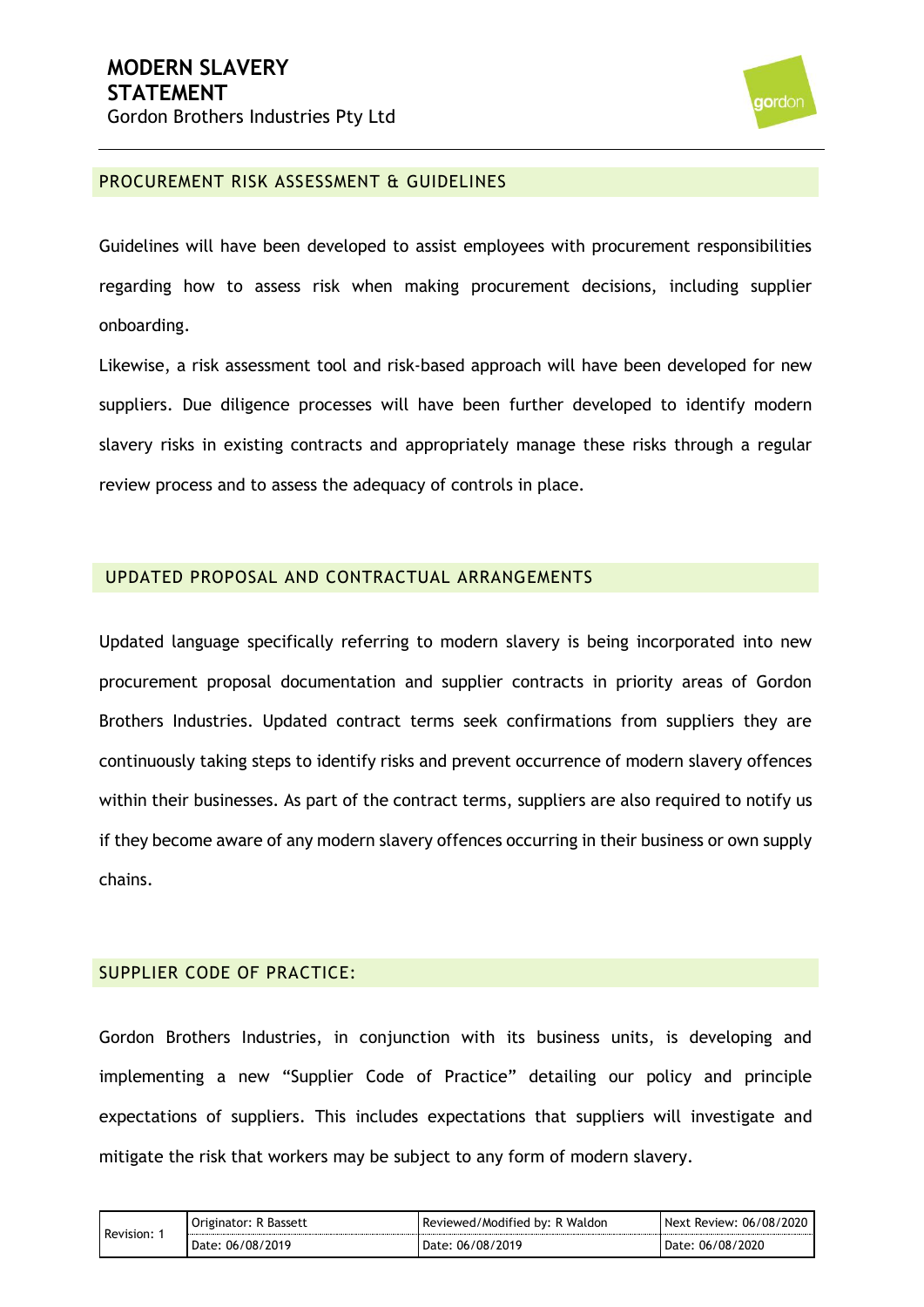

It also stipulates that all work must be voluntary, and workers shall have the freedom to terminate their employment at any time without penalty, given reasonable notice. This additional detail, along with relevant modern slavery contract terms, will further enhance our approach to modern slavery in new supplier relationships.

## RESPONDING TO AN INCIDENT OF MODERN SLAVERY:

A specific process has been established to respond to risks or instances of modern slavery identified in Gordon Brothers Industries supply chain. We will continue to develop our incident response processes and escalation path alongside the development of our supplier management framework.

## COMMUNICATIONS AND TRAINING:

Awareness of modern slavery, its global impact and what we as an organisation are doing to address it continues to be rolled out across Gordon Brothers Industries. This is being achieved via targeted communications to Gordon Brothers Industries business units. This awareness will support employees with the knowledge and tools to play their part in helping to address modern slavery across our business operations and supply chain. Dedicated training is being delivered to all roles that have direct responsibility and accountability for procurement and supplier engagement.

While training to date has been focussed on priority areas of Gordon Brothers Industries, training modules are under development for all employees and will form part of Gordon Brothers Industries mandatory training.

Content for all training materials will be refreshed as required to improve employee understanding of modern slavery, their ability to identify potential modern slavery risks, be

| Revision: | Bassett<br>Originator: | Reviewed/Modified by: R Waldon | * Review: 06/08/2020<br><b>Next</b> |
|-----------|------------------------|--------------------------------|-------------------------------------|
|           | Date: 06/08/2019       | : 06/08/2019<br>Date:          | 06/08/2020<br>Date:                 |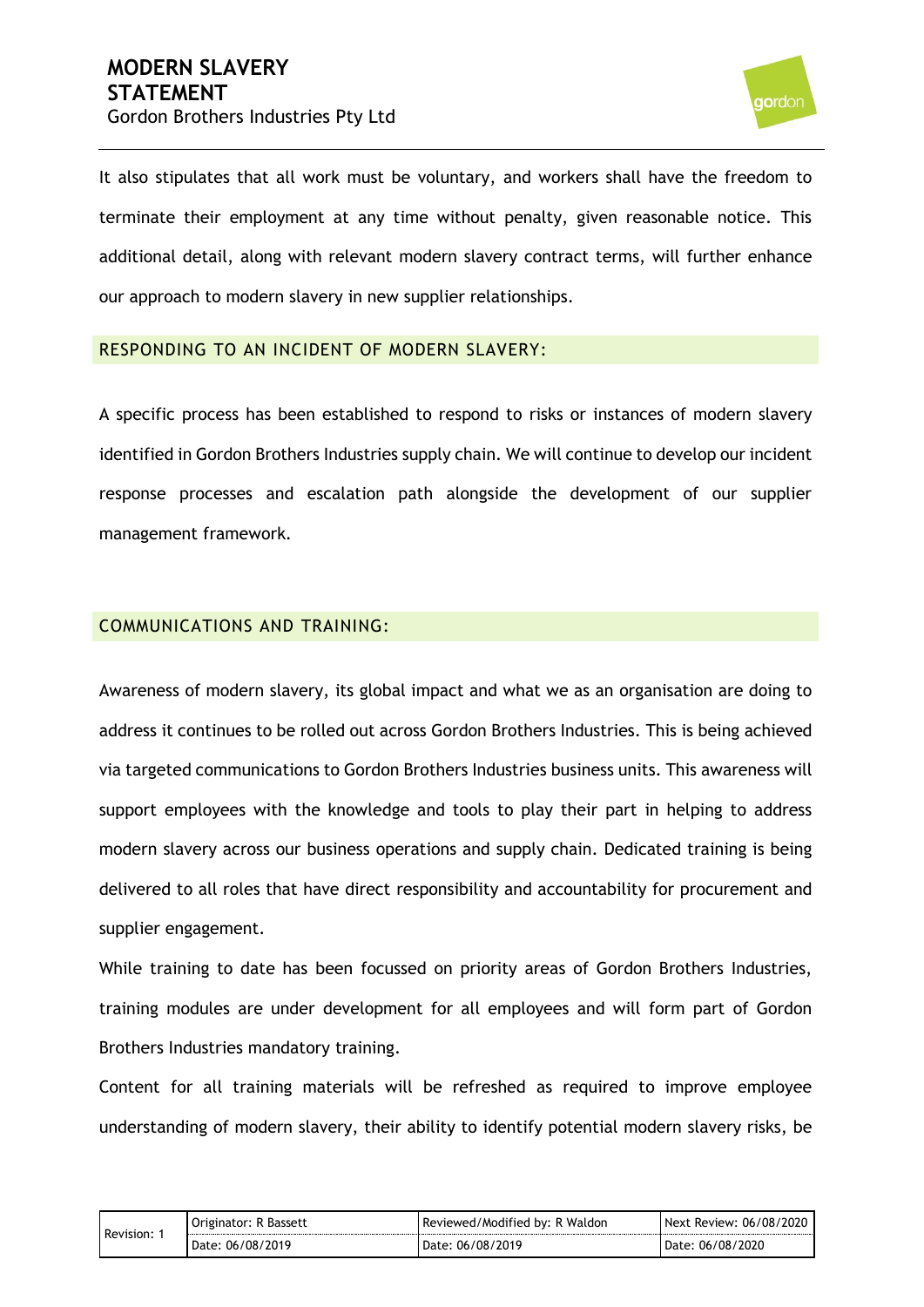

aware of appropriate engagement and escalation procedures as well as where to find further support and information.

# MODERN SLAVERY KNOWLEDGE CENTRE:

A Modern Slavery information resource is in the process of being established on a share point platform which will be made accessible across all areas of the business. It will host a common set of resources, procurement guidelines and tools. This information resource will provide procedures for identifying and managing modern slavery risk.

A formal process for contacting suppliers and an analysis of their responses to a modern slavery self-assessment questionnaire will be initiated.

Once fully implemented, it is expected to:

- reduce the assessment, audit and reporting burden on common supply chains,
- improve data quality and integrity in relation to practices and associated risks disclosed by participating suppliers, and
- share knowledge on key risks within our supply chains through the provision of further education resources to participating suppliers.

## FUTURE TASKS

Gordon Brothers Industries is focused on continuously improving our awareness and response to the risk of modern slavery in our business and supply chains. In order to further strengthen governance and controls around modern slavery risks, Gordon Brothers Industries is committed to;

• developing and extending modern slavery training to provide employees with awareness of relevant regulatory requirements and understanding of modern slavery risks,

| Revision: | Originator: R Bassett | Reviewed/Modified by: R Waldon | Next Review: 06/08/2020 |
|-----------|-----------------------|--------------------------------|-------------------------|
|           | Date: 06/08/2019      | Date: 06/08/2019               | Date: 06/08/2020        |